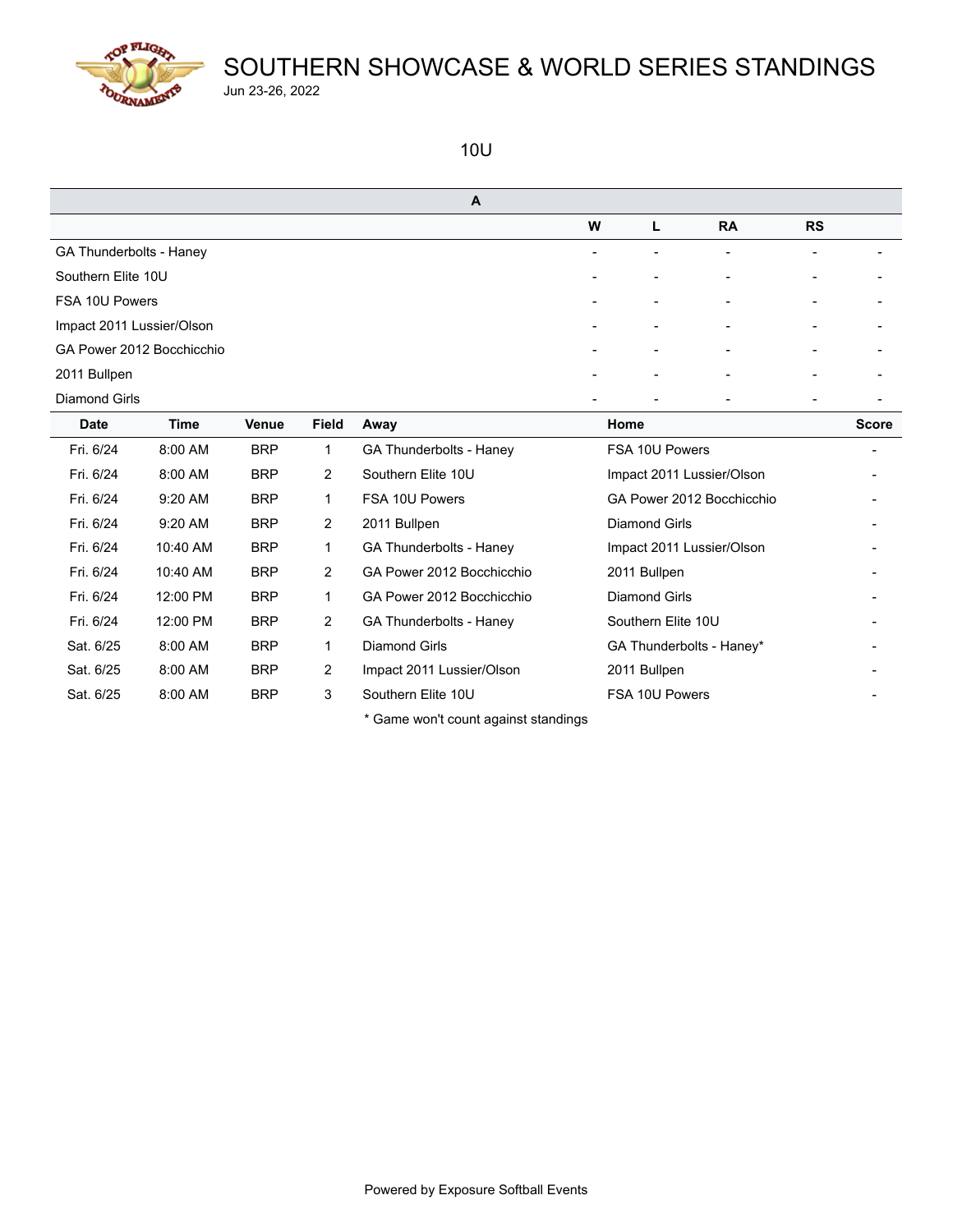

#### 12U

| B                   |                               |              |              |                               |   |                    |                               |           |              |  |  |
|---------------------|-------------------------------|--------------|--------------|-------------------------------|---|--------------------|-------------------------------|-----------|--------------|--|--|
|                     |                               |              |              |                               | W | L                  | <b>RA</b>                     | <b>RS</b> |              |  |  |
| Atlanta Flames 2010 |                               |              |              |                               |   |                    | $\overline{\phantom{a}}$      | ۰         |              |  |  |
|                     | Atlanta Premier 09 - Belfanti |              |              |                               |   |                    |                               |           |              |  |  |
| GA Thunderbolts 09  |                               |              |              |                               |   |                    | $\qquad \qquad$               |           |              |  |  |
| North GA Elite      |                               |              |              |                               |   |                    |                               |           |              |  |  |
| <b>Date</b>         | <b>Time</b>                   | <b>Venue</b> | <b>Field</b> | Away                          |   | Home               |                               |           | <b>Score</b> |  |  |
| Fri. 6/24           | 9:20 AM                       | <b>BRP</b>   | 3            | Atlanta Premier 09 - Belfanti |   | GA Thunderbolts 09 |                               |           |              |  |  |
| Fri. 6/24           | 9:20 AM                       | <b>BRP</b>   | 4            | Atlanta Flames 2010           |   | North GA Elite     |                               |           | -            |  |  |
| Fri. 6/24           | 1:20 PM                       | <b>BRP</b>   | 3            | Atlanta Flames 2010           |   |                    | Atlanta Premier 09 - Belfanti |           |              |  |  |
| Fri. 6/24           | 1:20 PM                       | <b>BRP</b>   | 4            | GA Thunderbolts 09            |   | North GA Elite     |                               |           |              |  |  |
| Sat. 6/25           | 9:20 AM                       | <b>BRP</b>   | 4            | Atlanta Premier 09 - Belfanti |   | North GA Elite     |                               |           |              |  |  |
| Sat. 6/25           | 11:00 AM                      | <b>BRP</b>   | 4            | Atlanta Flames 2010           |   | GA Thunderbolts 09 |                               |           |              |  |  |

|                           | C                        |                          |                          |                          |  |
|---------------------------|--------------------------|--------------------------|--------------------------|--------------------------|--|
|                           | W                        | L                        | <b>RA</b>                | <b>RS</b>                |  |
| Atlanta Premier - Jiles   | $\overline{\phantom{a}}$ | $\sim$                   | $\overline{\phantom{a}}$ | $\overline{\phantom{a}}$ |  |
| CSRA Yarddogs - Savina    | $\overline{\phantom{a}}$ | $\overline{\phantom{0}}$ | $\blacksquare$           | $\overline{\phantom{a}}$ |  |
| Lady Dukes 2027 - Perkins | $\overline{\phantom{a}}$ | $\sim$                   | $\sim$                   | -                        |  |
| Fury 09                   | $\,$                     | $\overline{\phantom{0}}$ | $\blacksquare$           | $\overline{\phantom{0}}$ |  |
| GA Bombers 09 - Edwards   | $\overline{\phantom{0}}$ | $\overline{\phantom{a}}$ | $\overline{\phantom{0}}$ | -                        |  |

| <b>Date</b> | Time      | Venue      | <b>Field</b> | Away                                 | Home                      | <b>Score</b>             |
|-------------|-----------|------------|--------------|--------------------------------------|---------------------------|--------------------------|
| Fri. 6/24   | 12:00 PM  | <b>BRP</b> | 3            | Atlanta Premier - Jiles              | Fury 09                   | $\overline{\phantom{0}}$ |
| Fri. 6/24   | 12:00 PM  | <b>BRP</b> | 4            | Lady Dukes 2027 - Perkins            | GA Bombers 09 - Edwards*  |                          |
| Fri. 6/24   | 2:40 PM   | <b>BRP</b> | 3            | CSRA Yarddogs - Savina               | GA Bombers 09 - Edwards   |                          |
| Fri. 6/24   | 2:40 PM   | <b>BRP</b> | 4            | Lady Dukes 2027 - Perkins            | Fury 09                   |                          |
| Fri. 6/24   | $4:00$ PM | <b>BRP</b> | 3            | Atlanta Premier - Jiles              | GA Bombers 09 - Edwards   |                          |
| Fri. 6/24   | 4:00 PM   | <b>BRP</b> | 4            | CSRA Yarddogs - Savina               | Lady Dukes 2027 - Perkins | $\qquad \qquad$          |
| Sat. 6/25   | 8:00 AM   | <b>BRP</b> | 4            | Atlanta Premier - Jiles              | CSRA Yarddogs - Savina    |                          |
| Sat. 6/25   | 12:30 PM  | <b>BRP</b> | 4            | GA Bombers 09 - Edwards              | Fury 09                   |                          |
|             |           |            |              | * Game won't count against standings |                           |                          |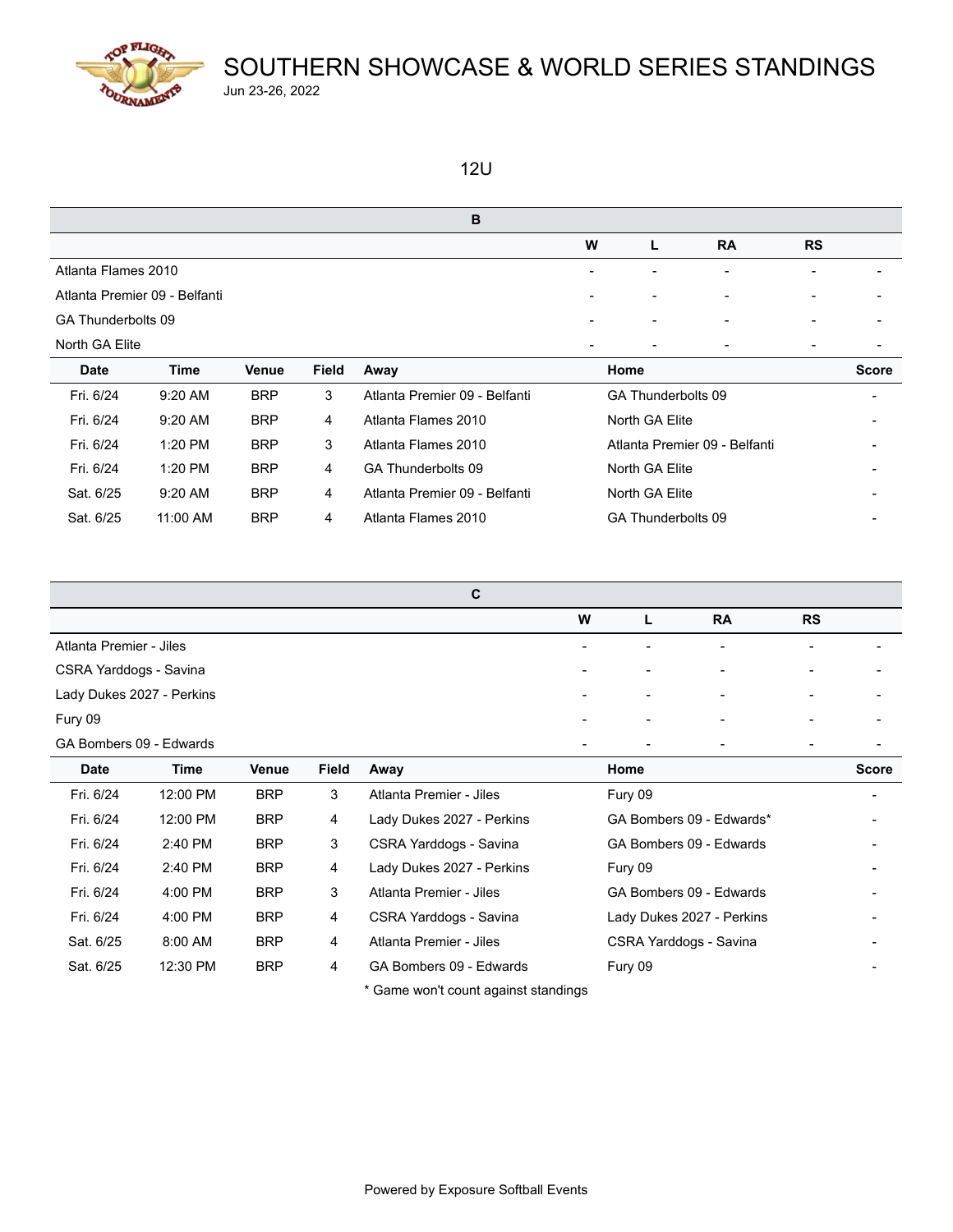

#### 14U

| D                            |                          |                          |                          |                          |   |
|------------------------------|--------------------------|--------------------------|--------------------------|--------------------------|---|
|                              | W                        | L                        | <b>RA</b>                | <b>RS</b>                |   |
| Georgia Fire Gold 08         | -                        | $\overline{\phantom{0}}$ |                          |                          |   |
| AP Elite 08 Whitley          | $\overline{\phantom{0}}$ | $\overline{\phantom{0}}$ | $\overline{\phantom{0}}$ | $\overline{\phantom{a}}$ |   |
| Georgia Raiders 08           | $\overline{\phantom{0}}$ | $\overline{\phantom{a}}$ | $\overline{\phantom{a}}$ |                          | - |
| Atlanta Premier - Teliaferro | -                        | $\overline{\phantom{0}}$ |                          |                          |   |
| Southern Force 2K7           | $\overline{\phantom{0}}$ | $\overline{\phantom{0}}$ |                          |                          |   |
| Vipers - Hamilton            | -                        | $\overline{\phantom{0}}$ |                          |                          |   |
| AP Elite 08 - Kania/Chelsie  | ۰                        | $\overline{\phantom{a}}$ |                          |                          |   |
| Vexus 2026 Walls             |                          | $\overline{\phantom{0}}$ |                          |                          |   |

| <b>Date</b> | Time     | <b>Venue</b> | <b>Field</b> | Away                                 | Home                          | <b>Score</b> |
|-------------|----------|--------------|--------------|--------------------------------------|-------------------------------|--------------|
| Thu. 6/23   | 11:00 AM | <b>CCP</b>   | 1            | Georgia Fire Gold 08*                | Georgia Raiders 08*           |              |
| Thu. 6/23   | 11:00 AM | <b>CCP</b>   | 2            | AP Elite 08 Whitley*                 | Atlanta Premier - Teliaferro* |              |
| Thu. 6/23   | 11:00 AM | <b>CCP</b>   | 3            | Vipers - Hamilton*                   | Vexus 2026 Walls*             |              |
| Thu. 6/23   | 11:00 AM | <b>CCP</b>   | 4            | Southern Force 2K7*                  | AP Elite 08 - Kania/Chelsie*  |              |
| Thu. 6/23   | 2:00 PM  | <b>CCP</b>   | 1            | Georgia Fire Gold 08*                | AP Elite 08 Whitley*          |              |
| Thu. 6/23   | 2:00 PM  | <b>CCP</b>   | 2            | Georgia Raiders 08*                  | Atlanta Premier - Teliaferro* |              |
| Thu. 6/23   | 2:00 PM  | <b>CCP</b>   | 3            | Southern Force 2K7*                  | Vipers - Hamilton*            |              |
| Thu. 6/23   | 2:00 PM  | <b>CCP</b>   | 4            | AP Elite 08 - Kania/Chelsie*         | Vexus 2026 Walls*             |              |
| Thu. 6/23   | 6:30 PM  | <b>CCP</b>   | 1            | Vipers - Hamilton                    | AP Elite 08 - Kania/Chelsie   |              |
| Thu. 6/23   | 6:30 PM  | <b>CCP</b>   | 2            | Southern Force 2K7                   | Vexus 2026 Walls              |              |
| Thu. 6/23   | 6:30 PM  | <b>CCP</b>   | 3            | AP Elite 08 Whitley                  | Georgia Raiders 08            |              |
| Thu. 6/23   | 6:30 PM  | <b>CCP</b>   | 4            | Georgia Fire Gold 08                 | Atlanta Premier - Teliaferro  |              |
| Fri. 6/24   | 8:00 AM  | <b>CCP</b>   | 3            | Georgia Fire Gold 08                 | Vipers - Hamilton             |              |
| Fri. 6/24   | 8:00 AM  | <b>CCP</b>   | 4            | AP Elite 08 Whitley                  | Southern Force 2K7            |              |
| Fri. 6/24   | 9:20 AM  | <b>CCP</b>   | 3            | AP Elite 08 Whitley                  | Vipers - Hamilton             |              |
| Fri. 6/24   | 9:20 AM  | <b>CCP</b>   | 4            | Atlanta Premier - Teliaferro         | Vexus 2026 Walls              |              |
| Fri. 6/24   | 10:40 AM | <b>CCP</b>   | 3            | Georgia Fire Gold 08                 | Southern Force 2K7            |              |
| Fri. 6/24   | 10:40 AM | <b>CCP</b>   | 4            | Georgia Raiders 08                   | AP Elite 08 - Kania/Chelsie   |              |
| Fri. 6/24   | 12:00 PM | <b>CCP</b>   | 3            | Georgia Raiders 08                   | Vexus 2026 Walls              |              |
| Fri. 6/24   | 12:00 PM | <b>CCP</b>   | 4            | Atlanta Premier - Teliaferro         | AP Elite 08 - Kania/Chelsie   |              |
|             |          |              |              | * Game won't count against standings |                               |              |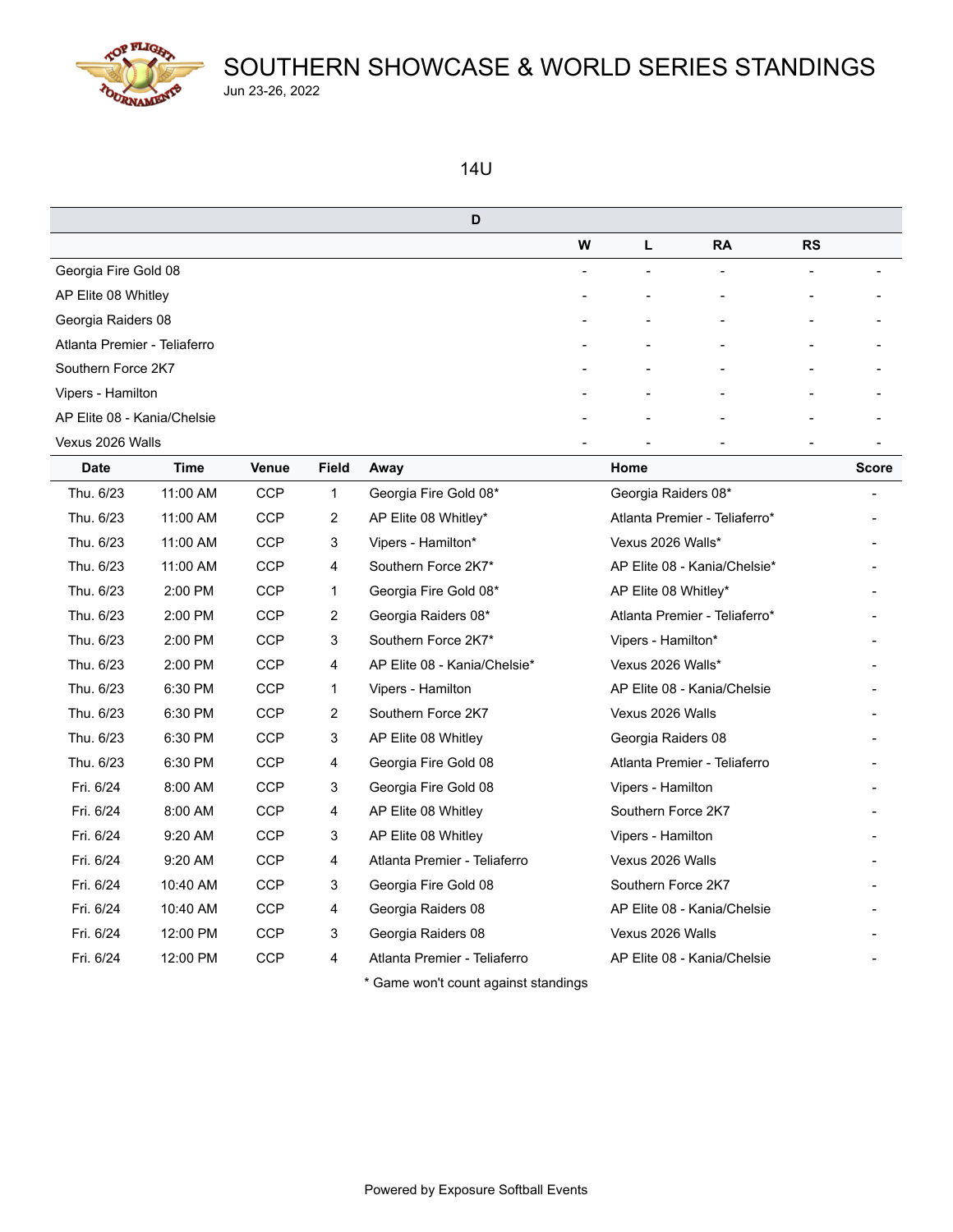TOP FLIGHT OURNAMENT

# SOUTHERN SHOWCASE & WORLD SERIES STANDINGS Jun 23-26, 2022

| Е                             |                          |                          |                          |                          |  |
|-------------------------------|--------------------------|--------------------------|--------------------------|--------------------------|--|
|                               | W                        | L                        | <b>RA</b>                | <b>RS</b>                |  |
| Chesterfield Havok 08         | $\overline{\phantom{a}}$ | ۰                        | $\overline{\phantom{a}}$ | $\overline{a}$           |  |
| 2008 Bullpen Red              |                          |                          | $\overline{\phantom{a}}$ |                          |  |
| GA Legacy Elite - Johnson     | $\overline{\phantom{a}}$ | $\overline{\phantom{a}}$ | $\overline{\phantom{a}}$ |                          |  |
| GA Classics SRV 07 14U        |                          | ÷                        | $\overline{\phantom{a}}$ |                          |  |
| <b>CSRA Yarddogs - Norris</b> |                          |                          | $\overline{\phantom{0}}$ |                          |  |
| Atlanta Flames 08 - Kottke    | $\overline{\phantom{a}}$ | $\overline{\phantom{a}}$ | $\overline{\phantom{a}}$ | $\overline{\phantom{0}}$ |  |
| Georgia Legacy - Havernor     |                          |                          |                          |                          |  |
| ATL Patriots 14U Turner       |                          |                          |                          |                          |  |

| Date      | Time     | <b>Venue</b> | Field          | Away                                 | Home                          | <b>Score</b> |
|-----------|----------|--------------|----------------|--------------------------------------|-------------------------------|--------------|
| Thu. 6/23 | 8:00 AM  | <b>BRP</b>   | 1              | Chesterfield Havok 08*               | 2008 Bullpen Red*             |              |
| Thu. 6/23 | 8:00 AM  | <b>BRP</b>   | 2              | GA Legacy Elite - Johnson*           | GA Classics SRV 07 14U*       |              |
| Thu. 6/23 | 8:00 AM  | <b>BRP</b>   | 3              | CSRA Yarddogs - Norris*              | Atlanta Flames 08 - Kottke*   |              |
| Thu. 6/23 | 8:00 AM  | <b>BRP</b>   | 4              | Georgia Legacy - Havernor*           | ATL Patriots 14U Turner*      |              |
| Thu. 6/23 | 9:30 AM  | <b>BRP</b>   | 1              | Chesterfield Havok 08*               | GA Legacy Elite - Johnson*    |              |
| Thu. 6/23 | 11:00 AM | <b>BRP</b>   | 3              | 2008 Bullpen Red*                    | GA Classics SRV 07 14U*       |              |
| Thu. 6/23 | 12:30 PM | <b>BRP</b>   | 1              | Atlanta Flames 08 - Kottke*          | ATL Patriots 14U Turner*      |              |
| Thu. 6/23 | 12:30 PM | <b>BRP</b>   | 4              | CSRA Yarddogs - Norris*              | Georgia Legacy - Havernor*    |              |
| Thu. 6/23 | 5:00 PM  | <b>BRP</b>   | 4              | 2008 Bullpen Red                     | <b>CSRA Yarddogs - Norris</b> |              |
| Thu. 6/23 | 6:30 PM  | <b>BRP</b>   | 4              | Atlanta Flames 08 - Kottke           | Georgia Legacy - Havernor     |              |
| Fri. 6/24 | 8:00 AM  | <b>BRP</b>   | 3              | 2008 Bullpen Red                     | GA Legacy Elite - Johnson     |              |
| Fri. 6/24 | 8:00 AM  | <b>BRP</b>   | 4              | Chesterfield Havok 08                | Atlanta Flames 08 - Kottke    |              |
| Fri. 6/24 | 10:40 AM | <b>BRP</b>   | 3              | Chesterfield Havok 08                | GA Classics SRV 07 14U        |              |
| Fri. 6/24 | 10:40 AM | <b>BRP</b>   | 4              | <b>CSRA Yarddogs - Norris</b>        | ATL Patriots 14U Turner       |              |
| Fri. 6/24 | 1:20 PM  | <b>BRP</b>   | 1              | GA Classics SRV 07 14U               | ATL Patriots 14U Turner       |              |
| Fri. 6/24 | 1:20 PM  | <b>BRP</b>   | $\overline{2}$ | Chesterfield Havok 08                | <b>CSRA Yarddogs - Norris</b> |              |
| Fri. 6/24 | 2:40 PM  | <b>BRP</b>   | 1              | GA Legacy Elite - Johnson            | Georgia Legacy - Havernor     |              |
| Fri. 6/24 | 2:40 PM  | <b>BRP</b>   | 2              | 2008 Bullpen Red                     | Atlanta Flames 08 - Kottke    |              |
| Fri. 6/24 | 4:00 PM  | <b>BRP</b>   | 1              | GA Classics SRV 07 14U               | Georgia Legacy - Havernor     |              |
| Fri. 6/24 | 4:00 PM  | <b>BRP</b>   | 2              | GA Legacy Elite - Johnson            | ATL Patriots 14U Turner       |              |
|           |          |              |                | * Game won't count against standings |                               |              |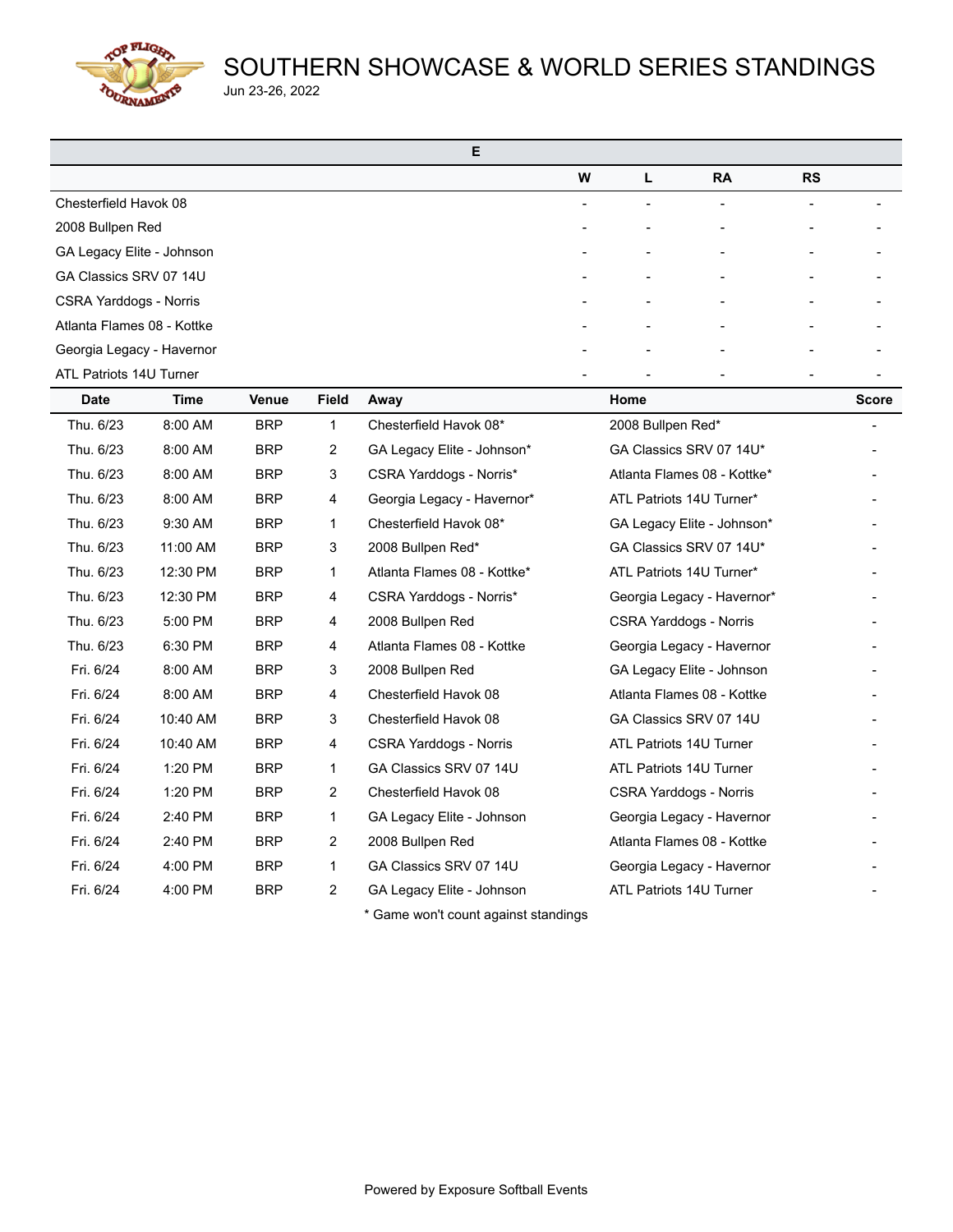**COP FLIGHT** OURNAMEN

# SOUTHERN SHOWCASE & WORLD SERIES STANDINGS Jun 23-26, 2022

| F                             |   |    |           |           |                          |
|-------------------------------|---|----|-----------|-----------|--------------------------|
|                               | W | L  | <b>RA</b> | <b>RS</b> |                          |
| Atlanta Premier - Langley     |   |    |           |           |                          |
| GA Fire 14U - Barcia          |   |    |           |           |                          |
| GA Thunderbolts 08 PG         |   |    |           |           |                          |
| Atlanta Premier 08 - Britt    |   |    |           |           |                          |
| Inferno 14U - Red             |   |    |           |           |                          |
| Decatur Venom                 |   |    |           |           |                          |
| West Cobb Extreme 07 - Jacobs |   | ۰. |           |           |                          |
| Force Elite 14A               |   |    |           |           |                          |
| Atlanta Premier - Rogers      |   |    |           |           |                          |
| EC Bullets 08 Adams           |   |    |           |           | $\overline{\phantom{a}}$ |

| <b>Date</b> | <b>Time</b> | Venue      | <b>Field</b> | Away                          | Home                           | <b>Score</b> |
|-------------|-------------|------------|--------------|-------------------------------|--------------------------------|--------------|
| Thu. 6/23   | 11:00 AM    | <b>BRP</b> | $\mathbf{1}$ | Inferno 14U - Red*            | Decatur Venom*                 |              |
| Thu. 6/23   | 11:00 AM    | <b>BRP</b> | 4            | Force Elite 14A*              | EC Bullets 08 Adams*           |              |
| Thu. 6/23   | 12:30 PM    | <b>BRP</b> | 2            | Atlanta Premier - Langley*    | GA Fire 14U - Barcia*          |              |
| Thu. 6/23   | 12:30 PM    | <b>BRP</b> | 3            | GA Thunderbolts 08 PG*        | Atlanta Premier 08 - Britt*    |              |
| Thu. 6/23   | 3:30 PM     | <b>BRP</b> | 2            | GA Fire 14U - Barcia*         | GA Thunderbolts 08 PG*         |              |
| Thu. 6/23   | 3:30 PM     | <b>BRP</b> | 3            | Inferno 14U - Red*            | Force Elite 14A*               |              |
| Thu. 6/23   | 3:30 PM     | <b>BRP</b> | 4            | Decatur Venom*                | Atlanta Premier - Rogers*      |              |
| Thu. 6/23   | 5:00 PM     | <b>BRP</b> | 1            | Atlanta Premier - Langley*    | Atlanta Premier 08 - Britt*    |              |
| Thu. 6/23   | 5:00 PM     | <b>BRP</b> | 2            | Atlanta Premier - Rogers*     | EC Bullets 08 Adams*           |              |
| Thu. 6/23   | 5:00 PM     | <b>BRP</b> | 3            | Inferno 14U - Red*            | West Cobb Extreme 07 - Jacobs* |              |
| Thu. 6/23   | 6:30 PM     | <b>BRP</b> | 1            | Atlanta Premier - Langley     | GA Thunderbolts 08 PG          |              |
| Thu. 6/23   | 6:30 PM     | <b>BRP</b> | 2            | GA Fire 14U - Barcia          | Atlanta Premier 08 - Britt     |              |
| Thu. 6/23   | 6:30 PM     | <b>BRP</b> | 3            | West Cobb Extreme 07 - Jacobs | Force Elite 14A                |              |
| Fri. 6/24   | 8:00 AM     | <b>CCP</b> | 1            | Atlanta Premier - Langley     | Inferno 14U - Red              |              |
| Fri. 6/24   | 8:00 AM     | <b>CCP</b> | 2            | West Cobb Extreme 07 - Jacobs | Atlanta Premier - Rogers       |              |
| Fri. 6/24   | 9:20 AM     | <b>CCP</b> | 1            | GA Thunderbolts 08 PG         | West Cobb Extreme 07 - Jacobs  |              |
| Fri. 6/24   | 9:20 AM     | <b>CCP</b> | 2            | Decatur Venom                 | EC Bullets 08 Adams            |              |
| Fri. 6/24   | 10:40 AM    | CCP        | 1            | GA Fire 14U - Barcia          | Decatur Venom                  |              |
| Fri. 6/24   | 10:40 AM    | <b>CCP</b> | 2            | Atlanta Premier 08 - Britt    | EC Bullets 08 Adams            |              |
| Fri. 6/24   | 12:00 PM    | <b>CCP</b> | 1            | Force Elite 14A               | Atlanta Premier - Rogers       |              |
| Fri. 6/24   | 12:00 PM    | <b>CCP</b> | 2            | GA Fire 14U - Barcia          | Inferno 14U - Red              |              |
| Fri. 6/24   | 1:20 PM     | <b>CCP</b> | 1            | GA Thunderbolts 08 PG         | Force Elite 14A                |              |
| Fri. 6/24   | 1:20 PM     | <b>CCP</b> | 2            | Atlanta Premier - Langley     | Decatur Venom                  |              |
| Fri. 6/24   | 2:40 PM     | <b>CCP</b> | 1            | Atlanta Premier 08 - Britt    | Atlanta Premier - Rogers       |              |
| Fri. 6/24   | 2:40 PM     | <b>CCP</b> | 2            | West Cobb Extreme 07 - Jacobs | EC Bullets 08 Adams            |              |
|             |             |            |              |                               |                                |              |

Game won't count against standings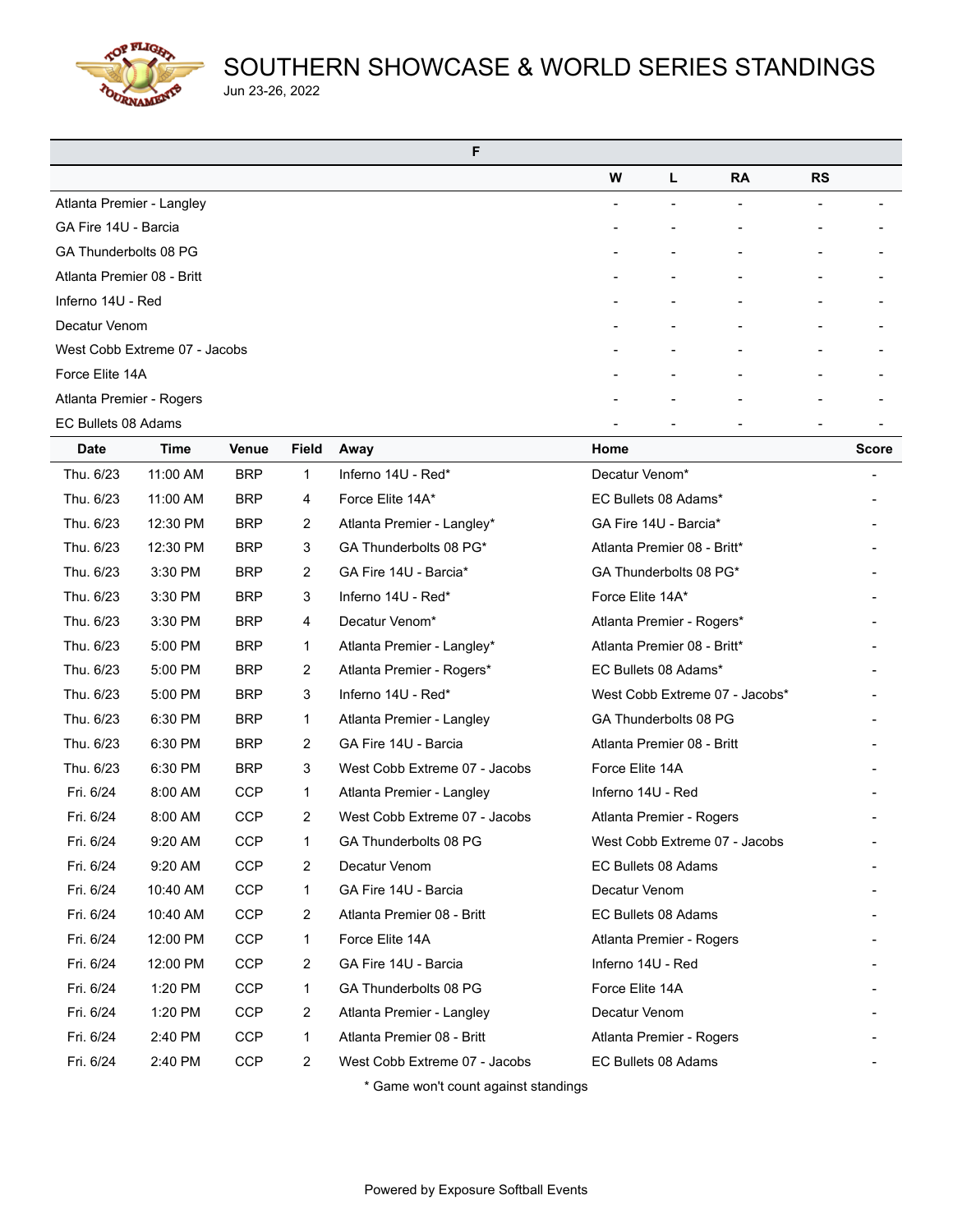

#### HIGH SCHOOL

|                                    | W                        | L. | <b>RA</b> | <b>RS</b>                |  |
|------------------------------------|--------------------------|----|-----------|--------------------------|--|
| Atlanta Premier 06 - Wood          | $\overline{\phantom{a}}$ |    |           |                          |  |
| Crossfire 16U                      | $\overline{\phantom{0}}$ |    |           | -                        |  |
| <b>Chesterfield Havok</b>          | $\overline{\phantom{a}}$ |    |           |                          |  |
| GA Storm 16U Roper                 | $\overline{\phantom{a}}$ |    |           | $\overline{\phantom{a}}$ |  |
| Georgia Phoenix                    | $\overline{\phantom{a}}$ |    | ۰         | ۰                        |  |
| West Georgia Shockwaves 16u-Stokes | $\overline{\phantom{0}}$ |    | -         | $\overline{\phantom{a}}$ |  |
| East Cobb Edge - Williams          | -                        |    |           |                          |  |
| GA Legacy - Buice                  |                          |    |           |                          |  |

| <b>Date</b> | Time    | Venue      |                       | Field Away                                      | Home                                | <b>Score</b> |
|-------------|---------|------------|-----------------------|-------------------------------------------------|-------------------------------------|--------------|
| Thu. 6/23   | 8:00 AM | <b>CCP</b> | 1                     | Atlanta Premier 06 - Wood*                      | Crossfire 16U*                      |              |
| Thu. 6/23   | 8:00 AM | <b>CCP</b> | $\overline{2}$        | Chesterfield Havok *                            | GA Storm 16U Roper*                 |              |
| Thu. 6/23   | 8:00 AM | <b>CCP</b> | 3                     | Georgia Phoenix*                                | West Georgia Shockwaves 16u-Stokes* |              |
| Thu. 6/23   | 8:00 AM | <b>CCP</b> | 4                     | East Cobb Edge - Williams*                      | GA Legacy - Buice*                  |              |
| Thu. 6/23   | 9:30 AM | <b>CCP</b> | 1                     | West Georgia Shockwaves 16u-Stokes*             | GA Legacy - Buice*                  |              |
| Thu. 6/23   | 9:30 AM | <b>CCP</b> | $\overline{2}$        | Atlanta Premier 06 - Wood*                      | Chesterfield Havok *                |              |
| Thu. 6/23   | 9:30 AM | <b>CCP</b> | 3                     | Crossfire 16U*                                  | GA Storm 16U Roper*                 |              |
| Thu. 6/23   | 9:30 AM | <b>CCP</b> | 4                     | Georgia Phoenix*                                | East Cobb Edge - Williams*          |              |
| Fri. 6/24   | 1:20 PM | <b>CCP</b> | 3                     | Atlanta Premier 06 - Wood                       | GA Storm 16U Roper                  |              |
| Fri. 6/24   | 1:20 PM | <b>CCP</b> | 4                     | Crossfire 16U                                   | Chesterfield Havok                  |              |
| Fri. 6/24   | 2:40 PM | <b>CCP</b> | 3                     | Georgia Phoenix                                 | GA Legacy - Buice                   |              |
| Fri. 6/24   | 2:40 PM | <b>CCP</b> | 4                     | West Georgia Shockwaves 16u-Stokes              | East Cobb Edge - Williams           |              |
| Fri. 6/24   | 4:00 PM | <b>CCP</b> | 1                     | Atlanta Premier 06 - Wood                       | Georgia Phoenix                     |              |
| Fri. 6/24   | 4:00 PM | <b>CCP</b> | 2                     | Chesterfield Havok                              | East Cobb Edge - Williams           |              |
| Fri. 6/24   | 4:00 PM | <b>CCP</b> | 3                     | Crossfire 16U                                   | West Georgia Shockwaves 16u-Stokes  |              |
| Fri. 6/24   | 4:00 PM | <b>CCP</b> | 4                     | GA Storm 16U Roper                              | GA Legacy - Buice                   |              |
| Sat. 6/25   | 8:00 AM | <b>RP</b>  | $\mathbf{2}^{\prime}$ | Atlanta Premier 06 - Wood                       | West Georgia Shockwaves 16u-Stokes  |              |
| Sat. 6/25   | 8:00 AM | RP         | 3                     | Crossfire 16U                                   | Georgia Phoenix                     |              |
| Sat. 6/25   | 8:00 AM | <b>RP</b>  | 4                     | Chesterfield Havok                              | GA Legacy - Buice                   |              |
| Sat. 6/25   | 9:20 AM | <b>RP</b>  | 2                     | GA Storm 16U Roper                              | East Cobb Edge - Williams           |              |
|             |         |            |                       | * Osman was the second second and showed the se |                                     |              |

Game won't count against standings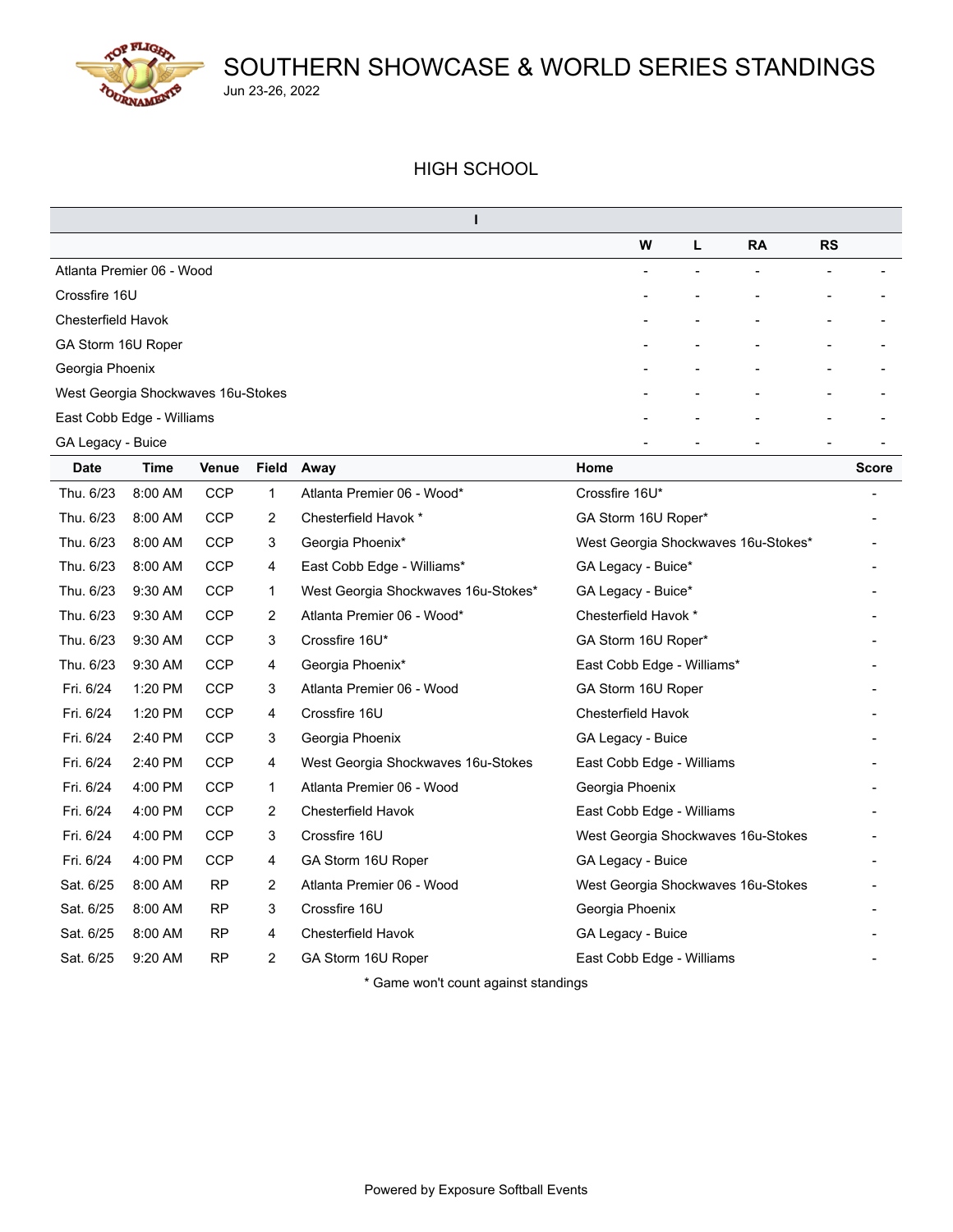**COP FLIGHT** URNAME

# SOUTHERN SHOWCASE & WORLD SERIES STANDINGS Jun 23-26, 2022

| J                               |   |   |                          |           |  |
|---------------------------------|---|---|--------------------------|-----------|--|
|                                 | W | L | <b>RA</b>                | <b>RS</b> |  |
| WGS Fastpitch 16U Busby         |   |   | $\overline{\phantom{a}}$ |           |  |
| Impact Gold GA 18U              |   |   |                          |           |  |
| Texas Glory Venice 18U          |   |   |                          |           |  |
| Atlanta Crush 16U               |   |   | ۰                        |           |  |
| East Cobb Edge 16U - Polsinelli |   |   |                          |           |  |
| EC Bullets 06 - Mirabal         |   |   |                          |           |  |
| Team GA - Wall                  |   |   | ٠                        |           |  |
| GA Legacy Gold Haynes           |   |   |                          |           |  |
| Lady Dukes - Ridings            |   |   |                          |           |  |

| <b>Date</b> | Time     | <b>Venue</b> | <b>Field</b>   | Away                             | Home                            | <b>Score</b> |
|-------------|----------|--------------|----------------|----------------------------------|---------------------------------|--------------|
| Thu. 6/23   | 9:30 AM  | <b>BRP</b>   | $\overline{2}$ | Impact Gold GA 18U*              | Texas Glory Venice 18U*         |              |
| Thu. 6/23   | 9:30 AM  | <b>BRP</b>   | 3              | East Cobb Edge 16U - Polsinelli* | Atlanta Crush 16U*              |              |
| Thu. 6/23   | 9:30 AM  | <b>BRP</b>   | 4              | EC Bullets 06 - Mirabal*         | Team GA - Wall*                 |              |
| Thu. 6/23   | 11:00 AM | <b>BRP</b>   | $\overline{2}$ | WGS Fastpitch 16U Busby*         | Lady Dukes - Ridings*           |              |
| Thu. 6/23   | 2:00 PM  | <b>BRP</b>   | 1              | Team GA - Wall*                  | GA Legacy Gold Haynes*          |              |
| Thu. 6/23   | 2:00 PM  | <b>BRP</b>   | $\overline{2}$ | Texas Glory Venice 18U*          | Atlanta Crush 16U*              |              |
| Thu. 6/23   | 2:00 PM  | <b>BRP</b>   | 3              | East Cobb Edge 16U - Polsinelli* | EC Bullets 06 - Mirabal*        |              |
| Thu. 6/23   | 2:00 PM  | <b>BRP</b>   | 4              | WGS Fastpitch 16U Busby*         | Impact Gold GA 18U*             |              |
| Thu. 6/23   | 3:30 PM  | <b>BRP</b>   | 1              | GA Legacy Gold Haynes*           | Lady Dukes - Ridings*           |              |
| Fri. 6/24   | 8:00 AM  | <b>RP</b>    | $\overline{2}$ | WGS Fastpitch 16U Busby          | Atlanta Crush 16U               |              |
| Fri. 6/24   | 8:00 AM  | <b>RP</b>    | 3              | Texas Glory Venice 18U           | East Cobb Edge 16U - Polsinelli |              |
| Fri. 6/24   | 8:00 AM  | <b>RP</b>    | 4              | Team GA - Wall                   | Lady Dukes - Ridings            |              |
| Fri. 6/24   | 9:20 AM  | <b>RP</b>    | 4              | Impact Gold GA 18U               | Lady Dukes - Ridings            |              |
| Fri. 6/24   | 9:20 AM  | <b>RP</b>    | 3              | Texas Glory Venice 18U           | Team GA - Wall                  |              |
| Fri. 6/24   | 9:20 AM  | <b>RP</b>    | $\overline{2}$ | Atlanta Crush 16U                | EC Bullets 06 - Mirabal         |              |
| Fri. 6/24   | 12:00 PM | <b>RP</b>    | $\overline{2}$ | WGS Fastpitch 16U Busby          | East Cobb Edge 16U - Polsinelli |              |
| Fri. 6/24   | 1:20 PM  | <b>RP</b>    | $\overline{2}$ | WGS Fastpitch 16U Busby          | GA Legacy Gold Haynes           |              |
| Fri. 6/24   | 1:20 PM  | <b>RP</b>    | 3              | East Cobb Edge 16U - Polsinelli  | Impact Gold GA 18U              |              |
| Fri. 6/24   | 2:40 PM  | <b>RP</b>    | $\overline{2}$ | Impact Gold GA 18U               | EC Bullets 06 - Mirabal         |              |
| Fri. 6/24   | 4:00 PM  | <b>RP</b>    | 2              | EC Bullets 06 - Mirabal          | GA Legacy Gold Haynes           |              |
| Sat. 6/25   | 8:00 AM  | <b>CCP</b>   | 1              | Team GA - Wall                   | Impact Gold GA 18U*             |              |
| Sat. 6/25   | 8:00 AM  | <b>CCP</b>   | $\overline{2}$ | Texas Glory Venice 18U           | GA Legacy Gold Haynes           |              |
| Sat. 6/25   | 8:00 AM  | <b>CCP</b>   | 3              | Atlanta Crush 16U                | Lady Dukes - Ridings            |              |
|             |          |              |                |                                  |                                 |              |

\* Game won't count against standings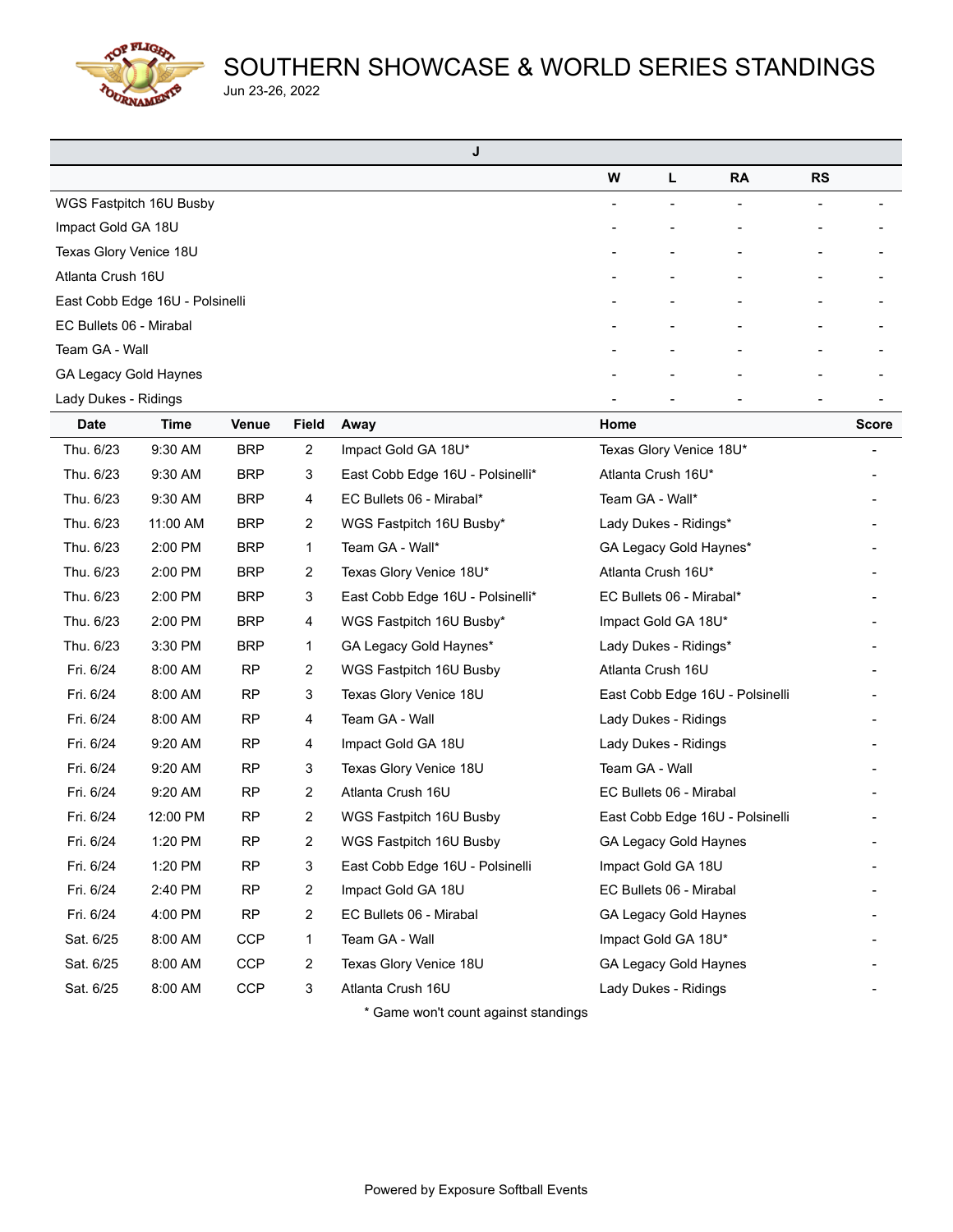**COP FLIGHT** URNAME

# SOUTHERN SHOWCASE & WORLD SERIES STANDINGS Jun 23-26, 2022

| K                               |   |   |           |                          |  |
|---------------------------------|---|---|-----------|--------------------------|--|
|                                 | W | L | <b>RA</b> | <b>RS</b>                |  |
| CSRA Yarddogs - Murray          |   |   |           | $\overline{\phantom{a}}$ |  |
| Atlanta Premier - Dishman       |   |   |           |                          |  |
| Georgia Thunderbolts - Laukka   |   |   |           |                          |  |
| Warriors Elite - Ingram/Schmidt |   |   |           |                          |  |
| Birmingham Mustangs 2023        |   |   |           |                          |  |
| Impact Gold National 04 Manders |   |   |           |                          |  |
| Lady Dukes Slaughter            |   |   |           |                          |  |
| North Florida Stars             |   |   |           |                          |  |
| <b>EC Bullets - Davis</b>       |   |   |           |                          |  |
| GA Thunderbolts - Carver 16U    |   |   |           |                          |  |

| <b>Date</b> | <b>Time</b> | <b>Venue</b> | <b>Field</b>   | Away                                      | Home                             | <b>Score</b> |
|-------------|-------------|--------------|----------------|-------------------------------------------|----------------------------------|--------------|
| Thu. 6/23   | 12:30 PM    | <b>CCP</b>   | $\mathbf{1}$   | CSRA Yarddogs - Murray*                   | Atlanta Premier - Dishman*       |              |
| Thu. 6/23   | 12:30 PM    | <b>CCP</b>   | 2              | Georgia Thunderbolts - Laukka*            | Warriors Elite - Ingram/Schmidt* |              |
| Thu. 6/23   | 12:30 PM    | <b>CCP</b>   | 3              | Birmingham Mustangs 2023*                 | Impact Gold National 04 Manders* |              |
| Thu. 6/23   | 12:30 PM    | <b>CCP</b>   | 4              | Lady Dukes Slaughter*                     | North Florida Stars*             |              |
| Thu. 6/23   | 3:30 PM     | <b>CCP</b>   | $\mathbf{1}$   | EC Bullets - Davis*                       | GA Thunderbolts - Carver 16U*    |              |
| Thu. 6/23   | 3:30 PM     | <b>CCP</b>   | 2              | CSRA Yarddogs - Murray*                   | Georgia Thunderbolts - Laukka*   |              |
| Thu. 6/23   | 3:30 PM     | <b>CCP</b>   | 3              | Atlanta Premier - Dishman*                | Warriors Elite - Ingram/Schmidt* |              |
| Thu. 6/23   | 3:30 PM     | <b>CCP</b>   | 4              | Birmingham Mustangs 2023*                 | Lady Dukes Slaughter*            |              |
| Thu. 6/23   | 5:00 PM     | <b>CCP</b>   | 1              | Impact Gold National 04 Manders*          | EC Bullets - Davis*              |              |
| Thu. 6/23   | 5:00 PM     | <b>CCP</b>   | 2              | North Florida Stars*                      | GA Thunderbolts - Carver 16U*    |              |
| Fri. 6/24   | 10:40 AM    | <b>RP</b>    | 2              | CSRA Yarddogs - Murray                    | Warriors Elite - Ingram/Schmidt  |              |
| Fri. 6/24   | 10:40 AM    | <b>RP</b>    | 3              | Atlanta Premier - Dishman                 | Georgia Thunderbolts - Laukka    |              |
| Fri. 6/24   | 10:40 AM    | <b>RP</b>    | 4              | Birmingham Mustangs 2023                  | North Florida Stars              |              |
| Fri. 6/24   | 12:00 PM    | <b>RP</b>    | 4              | Impact Gold National 04 Manders           | GA Thunderbolts - Carver 16U     |              |
| Fri. 6/24   | 12:00 PM    | <b>RP</b>    | 3              | Lady Dukes Slaughter                      | <b>EC Bullets - Davis</b>        |              |
| Fri. 6/24   | 1:20 PM     | <b>RP</b>    | 4              | CSRA Yarddogs - Murray                    | Birmingham Mustangs 2023         |              |
| Fri. 6/24   | 2:40 PM     | <b>RP</b>    | 4              | Atlanta Premier - Dishman                 | Impact Gold National 04 Manders  |              |
| Fri. 6/24   | 2:40 PM     | <b>RP</b>    | 3              | Georgia Thunderbolts - Laukka             | Lady Dukes Slaughter             |              |
| Fri. 6/24   | 4:00 PM     | <b>RP</b>    | 3              | Warriors Elite - Ingram/Schmidt           | GA Thunderbolts - Carver 16U     |              |
| Fri. 6/24   | 4:00 PM     | <b>RP</b>    | 4              | North Florida Stars                       | EC Bullets - Davis               |              |
| Sat. 6/25   | 9:20 AM     | <b>RP</b>    | 3              | CSRA Yarddogs - Murray                    | Impact Gold National 04 Manders  |              |
| Sat. 6/25   | 9:20 AM     | <b>RP</b>    | 4              | Atlanta Premier - Dishman                 | Birmingham Mustangs 2023         |              |
| Sat. 6/25   | 11:00 AM    | <b>RP</b>    | $\overline{2}$ | Georgia Thunderbolts - Laukka             | North Florida Stars              |              |
| Sat. 6/25   | 11:00 AM    | <b>RP</b>    | 3              | Warriors Elite - Ingram/Schmidt           | <b>EC Bullets - Davis</b>        |              |
| Sat. 6/25   | 11:00 AM    | <b>RP</b>    | 4              | Lady Dukes Slaughter                      | GA Thunderbolts - Carver 16U     |              |
|             |             |              |                | $\star$ Came want count capinat standings |                                  |              |

Game won't count against standings

#### Venues